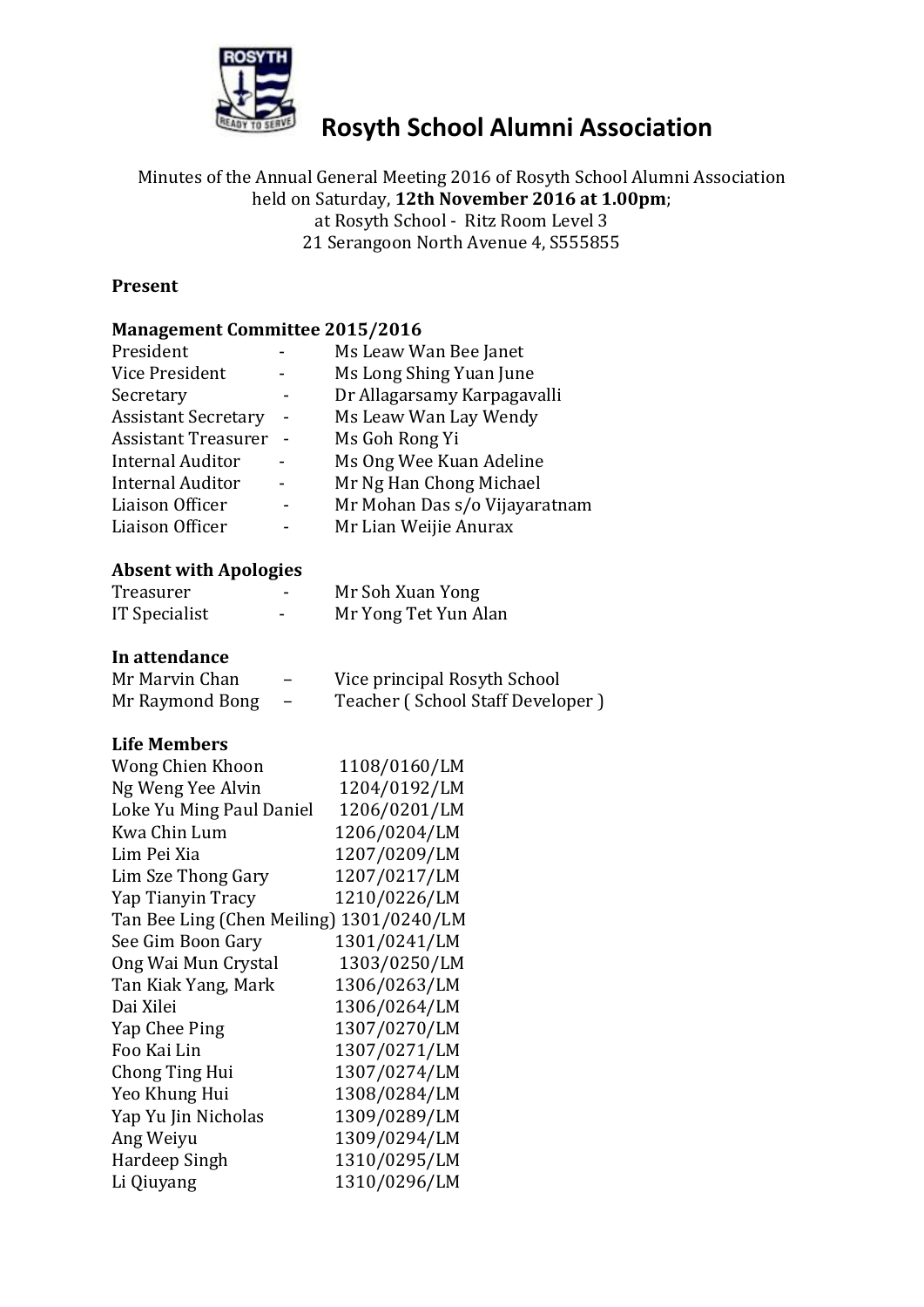| Tan Tze Tern Paul       | 1310/0299/LM |
|-------------------------|--------------|
| Tan WeiAn               | 1403/0313/LM |
| Peck Cheng Wee          | 1405/0320/LM |
| Goh Rong Ren            | 1407/0328/LM |
| Ho Woon Yang            | 1408/0339/LM |
| Ong Yew Thiam           | 1409/0350/LM |
| Teoh Yit Pang Kevin     | 1409/0356/LM |
| Xie Hui Qun             | 1501/0360/LM |
| Seah Chong Siong Amos   | 1501/0361/LM |
| <b>Wang Swee Huat</b>   | 1501/0363/LM |
| Goi Si Han              | 1503/0379/LM |
| Tan Wei Cheong          | 1503/0385/LM |
| Foo Tee Kiat Kenneth    | 1504/0387/LM |
| Koh Pei Jia             | 1506/0410/LM |
| Koh Ren Hao             | 1506/0413/LM |
| Cheng zhiying Allender  | 1506/0414/LM |
| Tan Sok Chuen           | 1507/0421/LM |
| Seah Choon Hong         | 1507/0425/LM |
| Choo Hong Xian          | 1507/0426/LM |
| Seow Yi Shan            | 20150900434  |
| Neo Eek San             | 20151000443  |
| Soon Soon Yin Jie       | 20160600491  |
| Eugene Mah Jianlong     | 20160600492  |
| Tan Shi Yu (Chen Shiyu) | 20160700506  |

### **Quorum**

The Annual General Meeting was declared open by the President at 1.00pm upon satisfying the quorum which was deemed in accordance with Article 7.9 of the Constitution.

#### **Address by the Alumni President – Ms Leaw Wan Bee Janet**

The President welcomed members to the Annual General Meeting 2016. The meeting began with the introduction of the committee members of the current management committee 2015/2016.

A short self-introduction was given by Ms June Long (Vice President), Dr Valli (Secretary), Ms Goh Rong Yi (Assistant Treasurer), Mr Anurax Lian (IT Consultant/ Liaison Officer), Mr Mohan (Liaison Officer), Ms Wendy Leaw (Assistant Secretary) & Ms Adeline Ong (Internal Auditor). Each member took turns to address the Alumni members and encourage the members to volunteer their services as and when needed by the school.

Ms Janet especially thanked some of our outgoing committee members for their contributions to the Rosyth School Alumni Executive Committee over the past few years – namely Mr Soh Xuan Yong (Treasurer), Mr Ng Han Chong Michael (Internal Auditor) & Mr Yong Tet Yun Alan (IT specialist).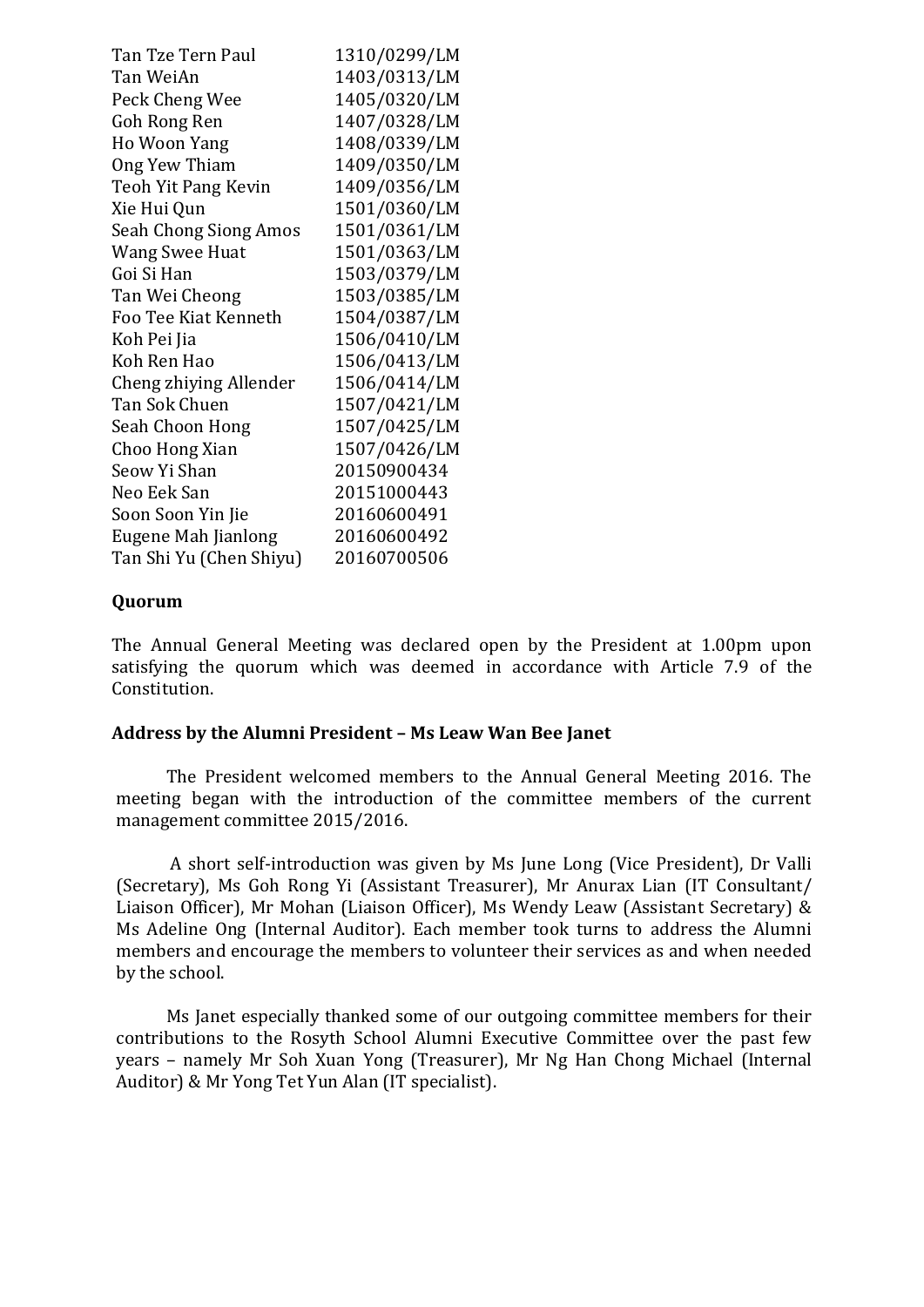Ms Janet Leaw then went to explain that many a time, there are suggestions received from the members for proposal of events / activities to be held by the EXCO. The committee members will always measure the applicability of the proposal against the association objects. The EXCO will supports suggestion if it fit into the objects.

Sharing of the association's Mission and Objective were made.

- To forge school ties and community involvement between Rosyth School and its former pupils
- To provide alumni members the opportunity to assist in current and future pupil development (e.g via career talks)
- To encourage volunteerism from the Alumni members
- For members, as fraternity, to offer, provide and contribute expertise and resources

Ms Janet shared also the status of the membership strength. As of Oct 2016, we have received a total of 53 applications, which although is not as high as some of our previous years, still a very good strength to add to the Alumni. As of today, we have a total of **505 Members**. We have been steadily seeing an increase in the number of applicants over the years.

Ms Janet Leaw pointed out that if it happens that the number of registrations in Phase 2A1 exceeds the number of positions opened up by the school, it may be possible that balloting might take place to get entrance to the school. Hence she encouraged the Alumni members to attend at least 2 AGM meetings and to actively volunteer to the committee or contribute to their time to the school as and when they can.

A review of the RSAA's participation with the school in the past year of 2016 was shared with the Alumni members. Traditionally, we contribute \$1000 cash gifts to the top 5 Primary 5 students during Rosyth School's Speech and Prize Giving ceremony. Moving forward, we hope to extend such cash gifts for not just the academically inclined students but also to students who shows excellence in character or other nonacademic areas.

To express our gratuity to the school teachers and staff, annually the alumni will arranged for small token of gifts to be given to all school teachers & staff. This year due to the collaboration with the school for Rosyth School's 60<sup>th</sup> Anniversary celebrations, RSAA sponsored the full cost of the RS60 Commemorative Stamp Set for all the teachers and staff of Rosyth School, which was well received by the school. Ms Janet Leaw also had the opportunity to participate in the Teacher's Day Dinner on the 1st of September 2016.

This year was especially memorable as RSAA was invited to volunteer and participate in the RS60 experience which was organised by the school on 6th October 2016, children's day. We had our committee members and members of the Alumni come down and volunteer and participate in the tour of the Heritage Gallery as guides and had the pleasure of experiencing the Heritage Trail organised by Rosyth School's parent support group as well.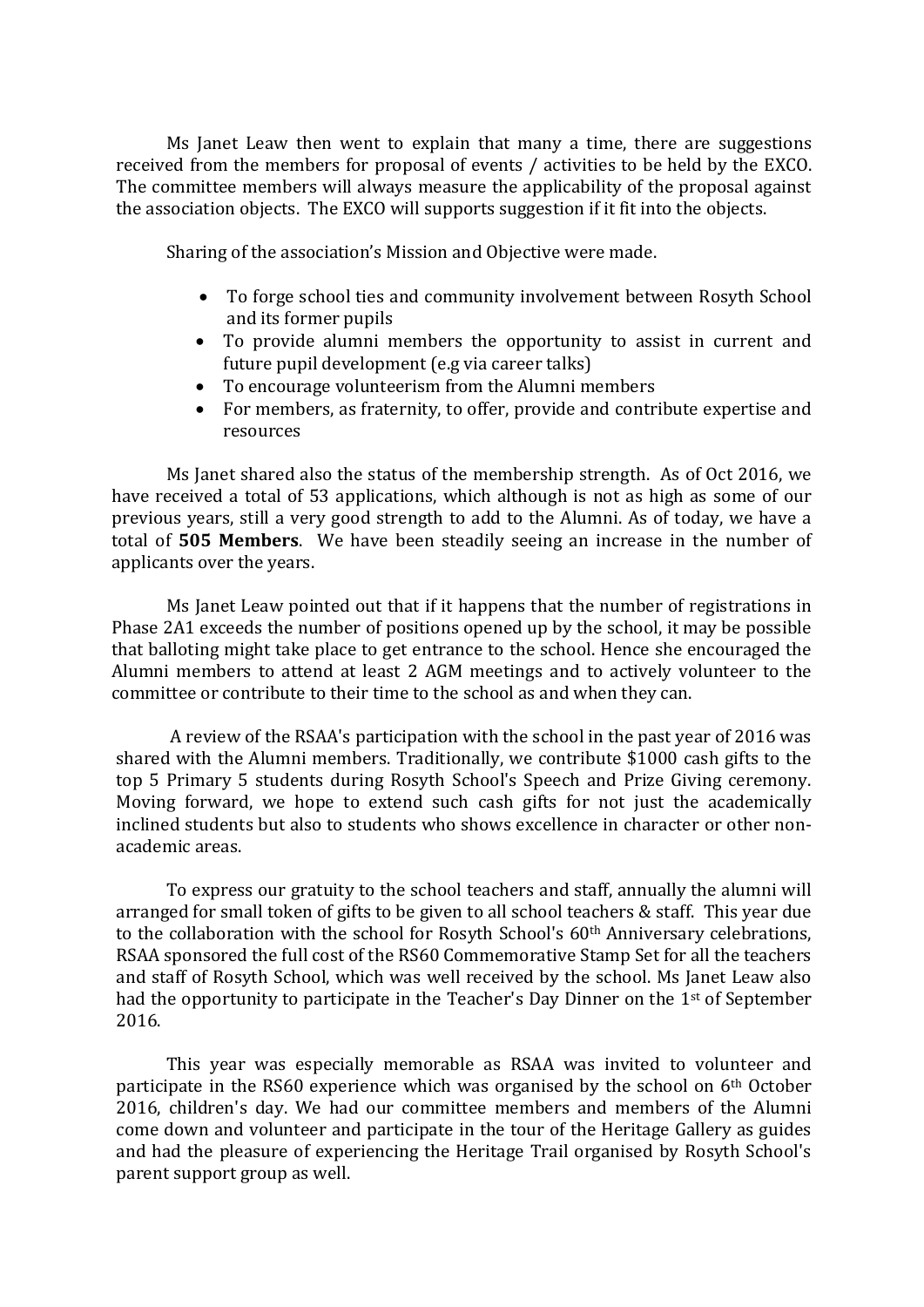The President, Ms Janet Leaw and Secretary, Dr Allagarsamy Karpagavalli also had the pleasure to represent the alumni in the participation of sharing the well wishes to the school on the wooden tiles which were then put up on the wall outside the school's multi-purpose hall's wall. It was a record breaking effort as a total of 2625 tiles were put up and this was entered into the Singapore Book of Records as the largest number of tiles put up on the wall. It was a fun and fulfilling experience for all the participating Alumni members on that day.

Here is a summary of RSAA's contributions to Rosyth School in 2016:

- a. Sponsoring 5 RSAA scholarship awards costing \$200 each for 5 recipients in Primary 5
- b. Participating in the prize giving ceremony held in May 2016 where Ms Janet Leaw represented the Alumni to present the prizes to the recipients
- c. Sponsoring of RS60 Commemorative Stamp Set as gifts for the school teachers for Teachers' Day September 2016
- d. Participation in the Teachers Day Dinner on 1st Sept 2016
- e. Active participation in RS60 Curriculum and Experience Day on  $6<sup>th</sup>$  Oct 2016
	- a. Writing on tiles Ms Janet Leaw and Dr Valli
	- b. Heritage Gallery Tour Guides –

### **Committee members**

- Leaw Wan Bee Janet
- Allagarsamy Karpagavalli
- Long Shing Yuan June
- **Lian Weijie Anurax**
- Mohan Das s/o Vijayaratnam
- Ong Wee Kuan Adeline
- **Leaw Wan Lay Wendy**

### **Member Volunteers**

- Tay Hwee Keow
- **Loke Yu Ming Paul Daniel**
- **Lim Sze Thong Gary**
- Yap Tianyin Tracy
- Ong Ling Yeow
- Foo Kai Lin
- **Lim E-Ling Cherie**
- Chong Ting Hui
- **Tan Huamin Eunice**
- Chew Kah Mun Adrian (Jiao Jiawen Adrian)
- Tan Jun Da
- Lee Wan Qing
- Cheng Zhiying Allender
- Tio Ti Tjin Theobald

f. Lump sum donation (\$6,000/-) to the school for the upgrading of the Heritage gallery/ museum.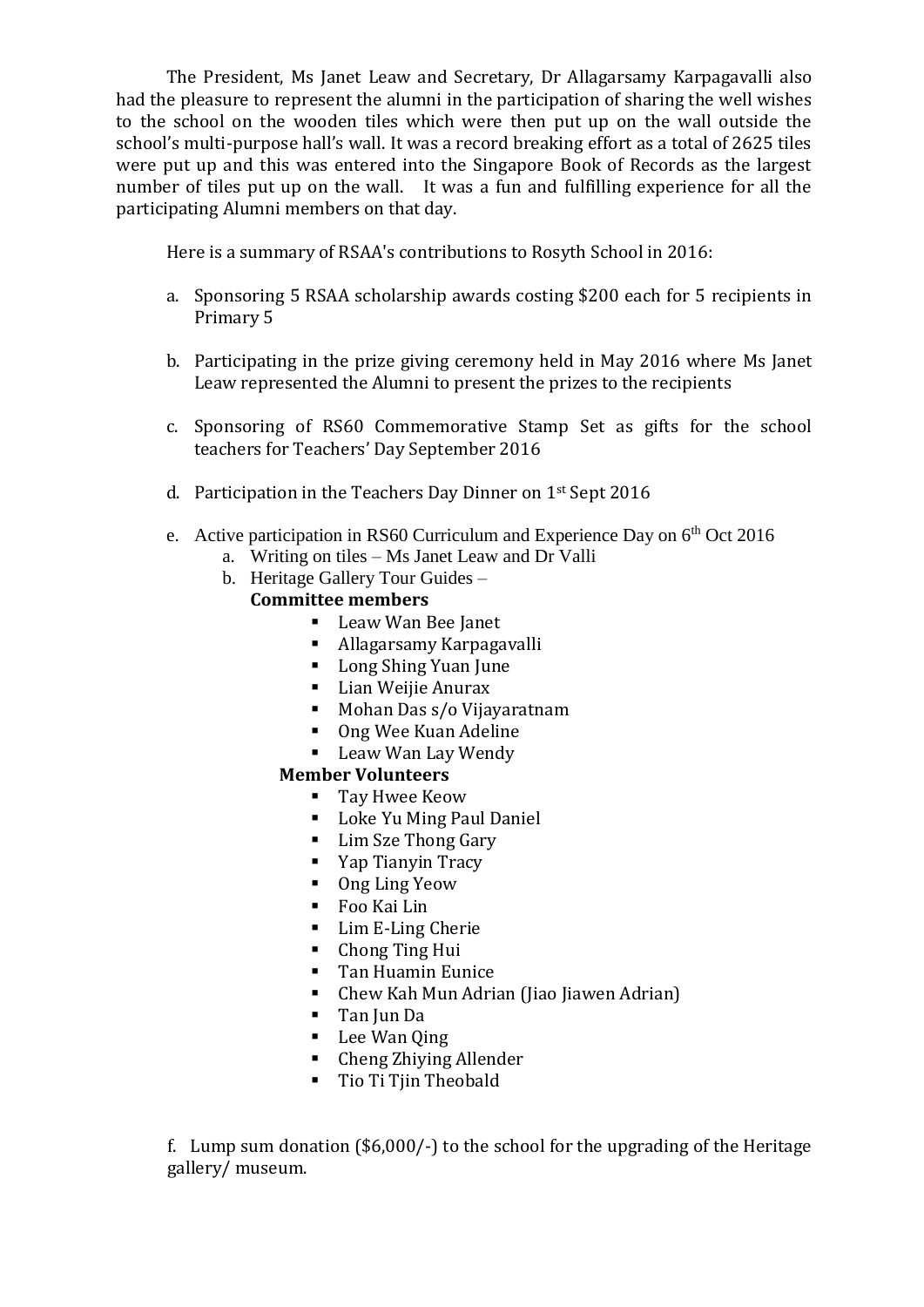#### **Members Introduction**

All members in attendance took turns to give a brief introduction of themselves.

### **Address by the Vice Principal – Mr Marvin Chan**

Mr Marvin Chan started his address by sending apologies on behalf of Mdm Elis Tan (principle of Rosyth School) as she was overseas. Mdm Tan and himself just joined the school in December 2015. Throughout this year, he can sense the deepening of the partnership between Rosyth School and RSAA especially during the preparation for the RS 60 Heritage Tour Experience through collaboration with Parent Support Group. Moving forward, together with Mr Raymond Bong's help, there are now plans for future students to share that same experience as well.

He also commended the RSAA team under the capable leadership of Ms Janet Leaw. Although the campus has changed, Rosyth would like to maintain its relationship with its students through the Alumni or as parents of the students of the school. Moving forward, the school would like to deepen the working relationship with the Alumni through the E-history Book project which is in the works currently. RS60 was a good test bed where the school tapped on the expertise and experience of the Alumni members and able to find out how the Alumni able to help out in specific segments. The school hopes to capture stories of ex-Rosythians to inspire the student in school. He requested to the Alumni members that if they have any stories to share, please approach the committee members and let them know so that they can collate and send it to the school.

Mr Chan also looking forward to works more closely with the members of the Alumni to come together to contribute to the school.

#### **Address by Mr Raymong Bond - Teacher, School Staff Developer**

Mr Raymond Bong joined Rosyth in 1991. He has been in school for 25 years and he has seen many batches of students. In the reflection of the 25 years, one thing that strikes him the most was the culture of the school which is influenced by the people in the school, which in turn creates the memories. When the Rosyth Alumni first started in 1998, they organised a lot of activities. However he was very impressed with how the current committee is able to bring together its Alumni members and participate in activities. He is glad to see such a large turnout for the AGM and he would like to continue to see more people joining the Alumni to contribute to the school.

Mr Bong had been given the task of setting up the Heritage gallery when they first moved into the new school building. Initially there was a room setup with items collected mostly from the teachers and staff of the school and was opened by the Prime Minister in 2002. However, during the renovation of the school and transition from one building to another, a lot of previous items were lost. Hence, the school had to close the Gallery.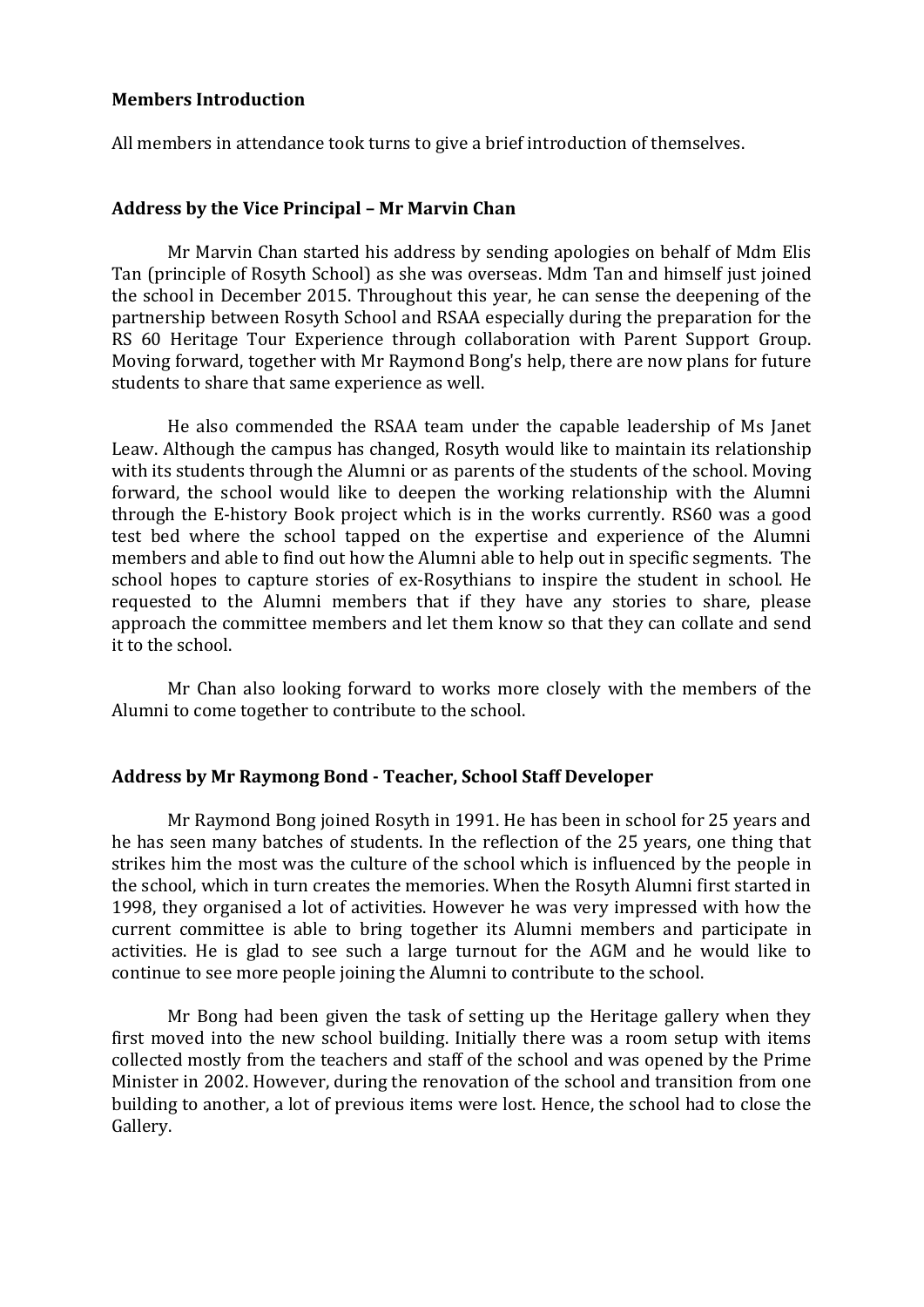He made a request to the Alumni members to contribute, however small the item, that they may have from their days in Rosyth School, so that they can continue to build up the Heritage Gallery. It can be on loan or even donated. He made a request that if any Alumni member has any items, to inform the Committee members and the necessary arrangements can be made to collaborate with the school to display the items. He encouraged the members to bring more of their ex-students to join the Alumni and looks forward to working with the Alumni in the future.

### **Confirmation of Minutes of Last AGM**

Dr Valli (Secretary) presented the minutes of the last Annual General Meeting held on 14th November 2015 having been circulated, was confirmed unanimously. The motion was supported by Mr Alvin and seconded by Ms Eunice.

### **Treasurer's Report for Financial Year Ended 31 December 2015**

As the treasurer was absent, Mr Michael Ng (Internal Auditor) presented the Financial Report for the year ending 31st December 2015 and intimated that the Financial Report for the alumni. It was noted that the yearly estimated fixed budgetary cost for maintaining the website was about \$688.

There being no questions, the financial report was approved by Mr Paul Loke and seconded by Mr Nicholas Yap.

### **Election of New Office Bearers To the 8th Management Committee for the term of office during 2017/2018**

As the last election had taken place at the last AGM held in November 2014 and the term of office of the management committee was 2 years, it was necessary to hold general elections.

| Post                       | <b>Name</b>                           | Proposer | <b>Seconder</b> |
|----------------------------|---------------------------------------|----------|-----------------|
| <b>President</b>           | <b>Ms Janet Leaw Wan Bee</b>          | Tracy    | Hai Tien        |
| <b>Vice-President</b>      | Dr Allagarsamy<br><b>Karpagavalli</b> | WeiAn    | Gary            |
| <b>Secretary</b>           | <b>Ms Tan Huamin Eunice</b>           | Anurax   | Kai Lin         |
| <b>Assistant Secretary</b> | <b>Ms Yap Tianyin Tracy</b>           | William  | Sok Chuen       |

The following nominees were proposed and elected without objections: